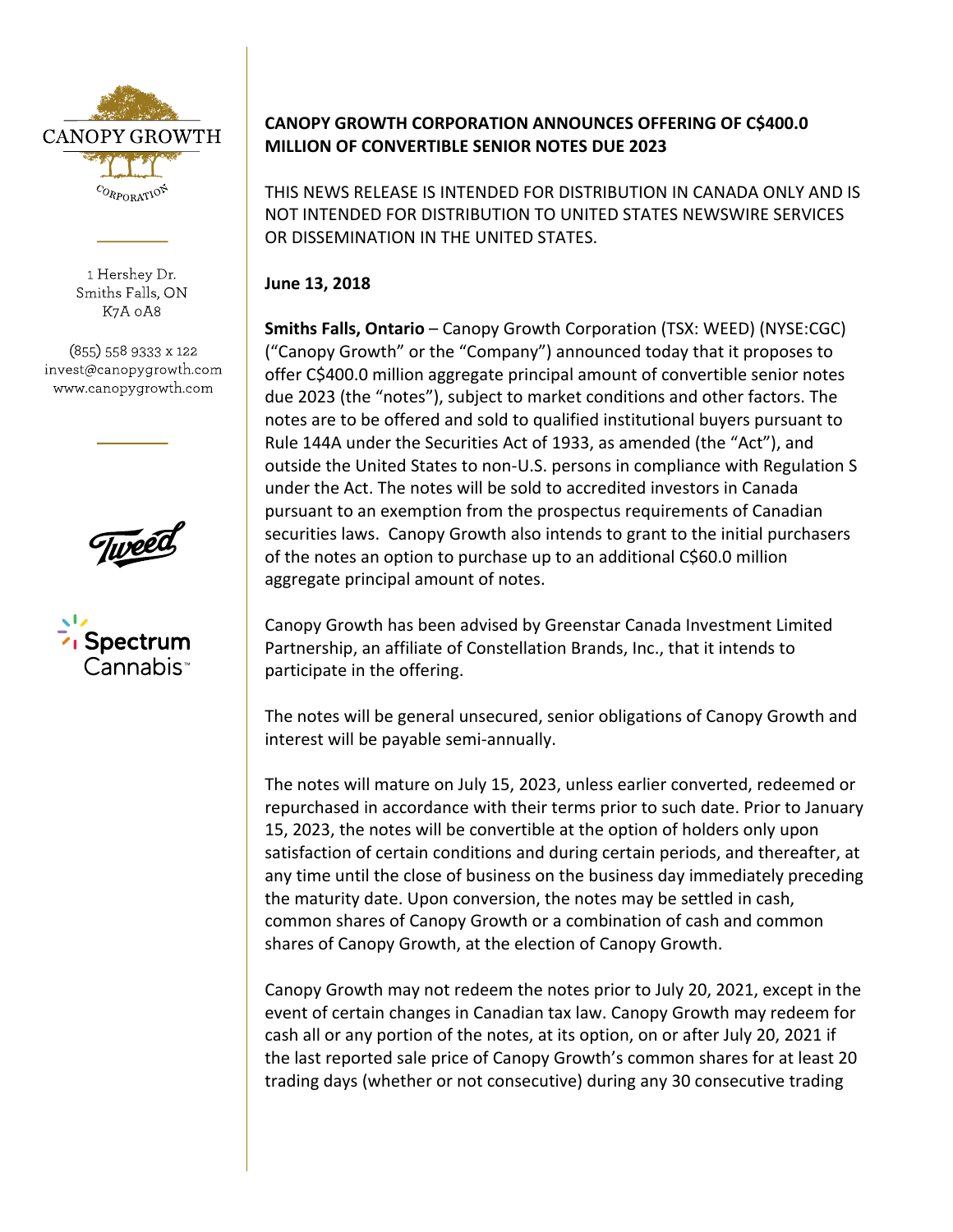day period ending on the trading day immediately preceding the date on which Canopy Growth provides notice of redemption has been at least 130% of the conversion price then in effect on each such trading day. Redemptions of notes in either case shall be at a redemption price equal to 100% of the principal amount of the notes to be redeemed, plus accrued and unpaid interest to, but excluding, the redemption date.

If Canopy Growth undergoes a fundamental change, holders of the notes will have the right to require Canopy Growth to repurchase for cash all or a portion of their notes at 100% of their principal amount, plus any accrued and unpaid interest to, but excluding, the fundamental change repurchase date. Canopy Growth will also be required, in certain circumstances, to increase the conversion rate for a holder who elects to convert its notes in connection with certain corporate events or during the related redemption period.

Cowen and Company, LLC and BMO Nesbitt Burns Inc. are acting as joint book-running managers and Eight Capital and Bryan, Garnier & Co. are acting as co-managers for this offering. The interest rate, conversion rate, offering price and other terms are to be determined by negotiations between Canopy Growth and the initial purchasers.

Canopy Growth expects to use the net proceeds from the offering of the notes for supporting expansion initiatives and general corporate purposes, including working capital requirements.

This announcement is neither an offer to sell nor a solicitation of an offer to buy any of these securities (including any common shares of Canopy Growth into which the notes are convertible) and shall not constitute an offer, solicitation or sale in any jurisdiction in which such offer, solicitation or sale is unlawful. Any offers of the notes will be made only by means of a private offering memorandum.

The notes and any common shares of Canopy Growth issuable upon conversion of the notes have not been registered under the Act or any state securities laws, or qualified for distribution by prospectus in Canada, and may not be offered or sold in the United States absent registration or an applicable exemption from such registration requirements, or sold in Canada absent an exemption from the prospectus requirements of Canadian securities laws.

Here's to Future Growth.

## **Contact:**

Caitlin O'Hara Media Relations Caitlin.ohara@canopygrowth.com 613-291-3239

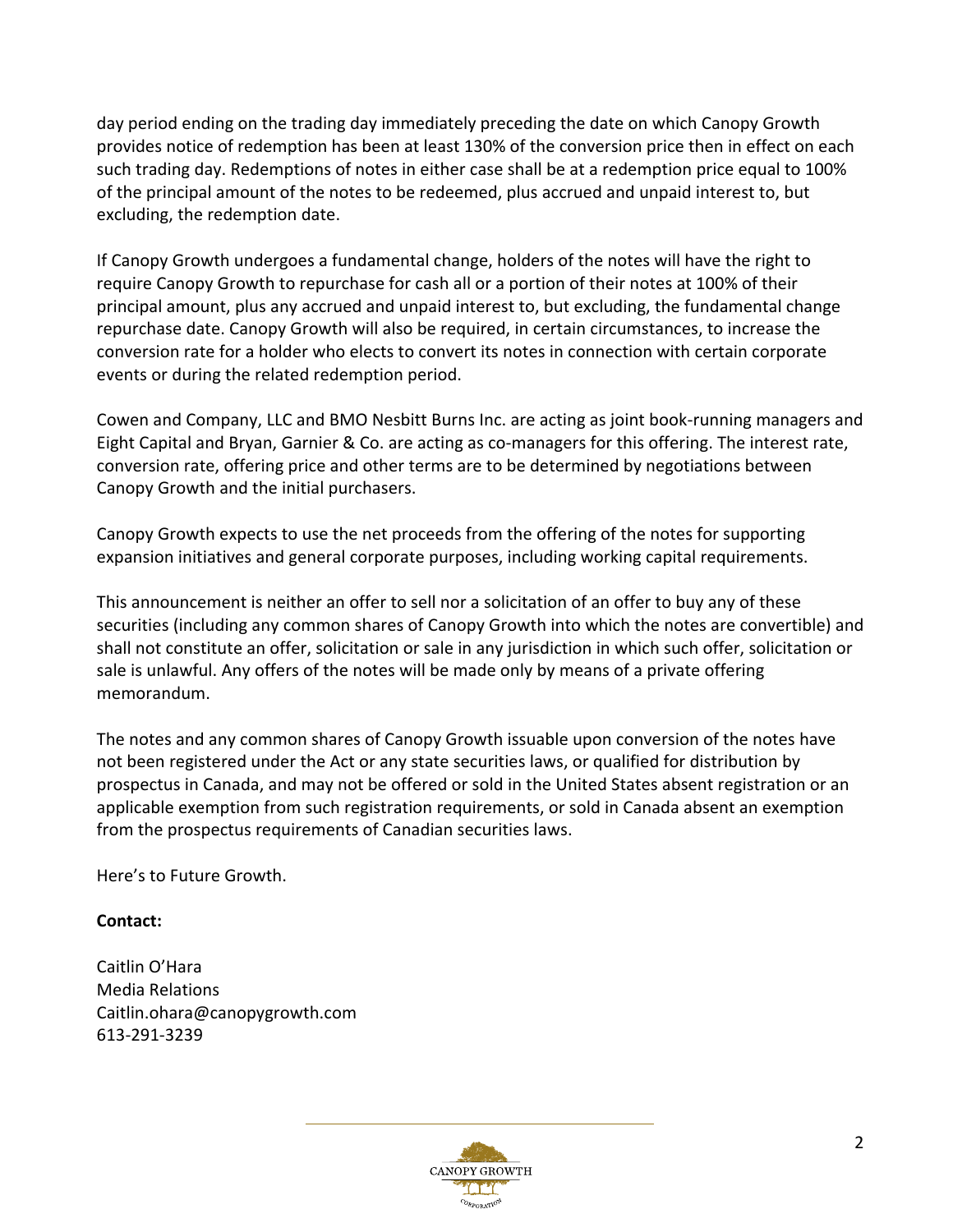Investor Relations Tyler Burns Tyler.burns@canopygrowth.com 855-558-9333 ex 122

**Director** Bruce Linton tmx@tweed.com

## **About Canopy Growth Corporation**

Canopy Growth is a world-leading diversified cannabis and hemp company, offering distinct brands and curated cannabis varieties in dried, oil and Softgel capsule forms. From product and process innovation to market execution, Canopy Growth is driven by a passion for leadership and a commitment to building a world-class cannabis company one product, site and country at a time.

Canopy Growth has established partnerships with leading sector names including cannabis icon Snoop Dogg, breeding legends DNA Genetics and Green House seeds, and Fortune 500 alcohol leader Constellation Brands, to name but a few. Canopy Growth operates ten cannabis production sites with over 2.4 million square feet of production capacity, including over 500,000 square feet of GMP-certified production space. The Company has operations in eight countries across five continents. The Company is proudly dedicated to educating healthcare practitioners, conducting robust clinical research, and furthering the public's understanding of cannabis, and through its partly owned subsidiary, Canopy Health Innovations, has devoted millions of dollars toward cutting edge, commercializable research and IP development. Through partly owned subsidiary Canopy Rivers Corporation, the Company is providing resources and investment to new market entrants and building a portfolio of stable investments in the sector. From our historic public listing to our continued international expansion, pride in advancing shareholder value through leadership is engrained in all we do at Canopy Growth. **For more information visit** [www.canopygrowth.com](http://www.canopygrowth.com/)

#### **Notice Regarding Forward Looking Statements**

This news release contains "forward-looking statements" within the meaning of the United States Private Securities Litigation Reform Act of 1995 and "forward-looking information" within the meaning of applicable Canadian securities legislation. Often, but not always, forward-looking statements and information can be identified by the use of words such as "plans", "expects" or "does not expect", "is expected", "estimates", "intends", "anticipates" or "does not anticipate", or "believes", or variations of such words and phrases or state that certain actions, events or results "may", "could", "would", "might" or "will" be taken, occur or be achieved. Forward-looking statements or information involve known and unknown risks, uncertainties and other factors which may cause the actual results, performance or achievements of Canopy Growth or its subsidiaries to be materially different from any future results, performance or achievements expressed or implied by the forward-looking statements or information contained in this news release. Examples of such statements include statements with respect to the anticipated pricing and completion of the notes offering; the planned used of proceeds from the notes offering; and the